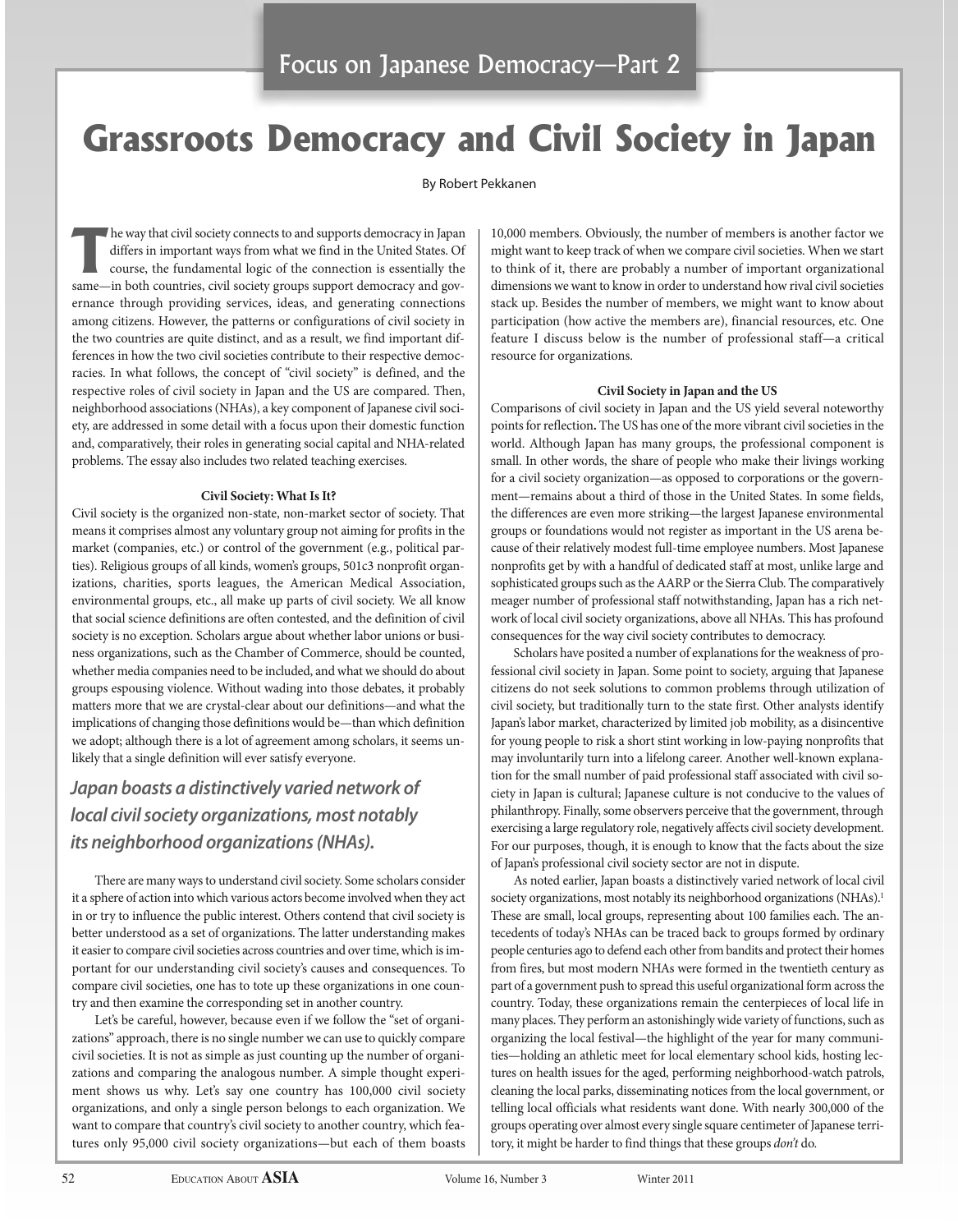#### **Neighborhood association and governance**

One thing on which almost everyone agrees is that NHAs do help the government work better. Because of problems like budget deficits and challenges like globalization, some scholars believe governments have little choice but to turn to models of governing that create systems through which stakeholders can collaborate, compete, and cooperate. This literature on "governance" has been booming in recent years. Japan's NHAs are in some ways quintessential partners in local governance. They contribute in five important ways: 1) they provide social services directly in the community; 2) they cooperate with local government through both subcontracting and unpaid collaboration; 3) they encourage political participation by demand articulation as well as endorsements and campaigning; 4) they form networks with other local community groups and actors; and 5) they sustain social capital.

Direct social service provision encompasses those activities that NHAs do themselves, e.g., working together as neighbors on a volunteer basis. More than 70 percent of NHAs maintain and improve their local living environment, hold social gatherings, and provide some care or programs for the local elderly in this fashion. Urban NHAs also engage in neighborhood-watch crime patrols, familiar to many Americans. Besides things they do by themselves, NHAs do even more working together with local governments. Disaster preparedness and beautifying neighborhoods are also common projects. Although there has been no comprehensive research done as of the time of this writing, press reports lead me to believe that NHA leaders were crucial to the safety of their communities in the huge March 11, 2011, earthquake that rocked eastern Japan; the devastating tsunami that followed on its heels; and the painful work of rescue, relief, and recovery. NHA leaders rallied their communities, directed fellow citizens to safety, and coordinated rescue efforts with their knowledge of their local areas.

On a more mundane level, often NHAs contract with the local government for a particular service or function, but sometimes the NHA simply donates its labor to get the work done. Local governments surely appreciate this provision of low-cost communications, especially as the NHA is usually more successful at getting people to read what they disseminate than the government's tactics of using mailings or newspaper inserts. One task of over 81 percent of NHAs is circulation of local government information.

# *The successful NHAs are able to leverage their cooperation with the government for success in getting local issues resolved to their satisfaction.*

Most NHAs have a clipboard that circulates from house to house. When a neighbor finishes with the clipboard, she takes it to the next-door neighbor, and the process is repeated from neighbor to neighbor. In this way, the clipboard makes its way through the NHA fairly quickly, and handing it from neighbor to neighbor encourages friendly social interaction. Of course, the local governments would love to stuff that clipboard full with things they consider critically important. Local governments often want to put on even more notices about everything local government does. But, it is the NHA itself that decides how much to circulate, and they often tell the government "no" to notices they don't consider all that important. For instance, the NHA might tell the local government that a notice about a reshuffle in the internal organization of the government doesn't merit being put on the clipboard, but a notice about signups for city-run children's soccer leagues will make the cut. Local groups, schools, and others can ask the NHA to include their notices on the clipboard. Overall, the system works pretty well.

The information doesn't flow only one way, though. Because the NHA leaders work frequently with local government officials, they take the opportunity to press forward community demands. In fact, the successful NHAs are able to leverage their cooperation with the government for success in getting local issues resolved to their satisfaction. NHAs might ask that a dan-

*Understanding the concept "social capital" is important, not just for this article, but more generally for understanding civil society and perhaps even policy performance and governance.*

gerous intersection be given an additional traffic light, for example, or that the existing traffic light time be extended because it is too short for the elderly to cross safely. Or NHAs might ask the police to talk to everyone in their community about how to prevent identity theft, something members had grown increasingly worried about but didn't know how to prevent. NHAs are not afraid to contact politicians, either. In fact, many NHAs endorse local political candidates and even sometimes help on their campaigns. Imagine how much local candidates in the US would give to have a base of community organizers blanketing their district!

NHAs don't just go it alone but form networks with other local organizations as well. These associations are attractive partners because they are universal in membership and usually have high participation rates. It is no surprise that they are sought out by local groups. In forming these local networks, NHAs become important players in constructing governance. Information certainly does flow along these networks, to the benefit of NHAs and the other organizations. Moreover, NHAs embedded in these networks act differently. For example, they articulate more demands to the government, probably because they have been alerted to a wider range of local issues. NHAs who enjoy stronger networks with other organizations also provide more social services in their communities.

#### **Neighborhood associations and Social Capital**

NHAs also contribute to governance through sustaining social capital. Understanding the concept "social capital" is important, not just for this article, but more generally for understanding civil society and perhaps even policy performance and governance. The idea was developed by Harvard scholar Robert Putnam in his 1993 book about Italy, Making Democracy Work, and his follow-up book on the US, Bowling Alone, and has since taken on a life of its own. There's been a virtual cottage industry on social capital, with tens of thousands of articles elaborating the concept since Putnam's groundbreaking 1993 book. Unlike many academic ideas, this one also resonated with policymakers. The concept informs policymaking in the World Bank and the US and has even made its way into a State of the Union speech.

Essentially, social capital is defined as the connections among people that make it possible for them to get things done together. In this way, it is like other forms of capital. Financial capital makes it possible to buy things that would be otherwise unaffordable. Human capital is the expertise that makes it possible for people to do things that others are not able to do. Social capital is the result of people cooperating to reach a common goal from which they all may benefit. Scholars have lots of technical definitions of "cooperation," such as solving the prisoner's dilemma, but these don't really improve on our common sense understanding of the term. A more formal definition of social capital, however, might be helpful: "features of social organization, such as networks, norms and social trust that facilitate coordination and cooperation for mutual benefit."2 In other words, the more widespread that norms of trust and reciprocity are in a group and the more networks that link people together in that group, the more likely those people are to be able to cooperate.

NHAs in Japan link neighbors together in face-to-face relationships that last for years. Studies have shown that this greatly builds the trust neighbors have in one another—and it also "generalizes" so that people begin to trust others in general, not just their neighbors. Much of Putnam's argument has been that this, in turn, leads to more effective government and economic growth. Fostering the growth of social capital represents a formidable con-